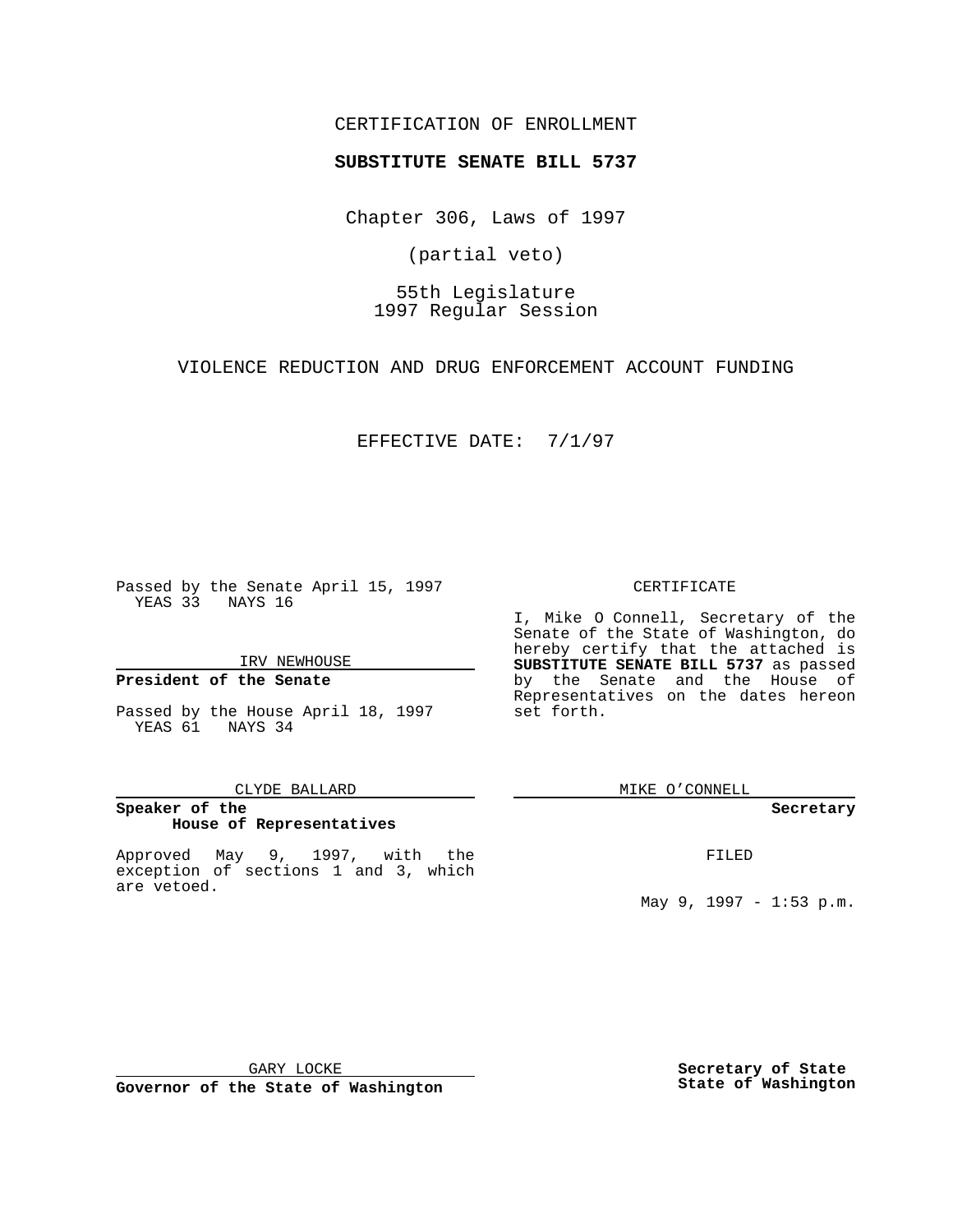# **SUBSTITUTE SENATE BILL 5737** \_\_\_\_\_\_\_\_\_\_\_\_\_\_\_\_\_\_\_\_\_\_\_\_\_\_\_\_\_\_\_\_\_\_\_\_\_\_\_\_\_\_\_\_\_\_\_

\_\_\_\_\_\_\_\_\_\_\_\_\_\_\_\_\_\_\_\_\_\_\_\_\_\_\_\_\_\_\_\_\_\_\_\_\_\_\_\_\_\_\_\_\_\_\_

Passed Legislature - 1997 Regular Session

### **State of Washington 55th Legislature 1997 Regular Session**

**By** Senate Committee on Ways & Means (originally sponsored by Senators Anderson, Loveland, Schow, Sheldon, Strannigan, Rossi, Deccio, Goings, Horn, Swecker, Rasmussen, Bauer, Hale, Roach, Johnson, Benton, West and Oke)

Read first time 04/07/97.

1 AN ACT Relating to reducing the carbonated beverage tax; amending 2 RCW 82.64.020; creating a new section; making appropriations; providing 3 an effective date; and declaring an emergency.

4 BE IT ENACTED BY THE LEGISLATURE OF THE STATE OF WASHINGTON:

5 \*Sec. 1. RCW 82.64.020 and <sup>1994</sup> sp.s. <sup>c</sup> <sup>7</sup> <sup>s</sup> <sup>906</sup> are each amended 6 to read as follows:

7 (1) <sup>A</sup> tax is imposed on each sale at wholesale of syrup in this 8 state. The rate of the tax shall be equal to  $((one-dollar))$  fifty 9 cents per gallon. Fractional amounts shall be taxed proportionally.

10 (2) A tax is imposed on each sale at retail of syrup in this state. 11 The rate of the tax shall be equal to the rate imposed under subsection 12 (1) of this section.

13 (3) Moneys collected under this chapter shall be deposited in the 14 violence reduction and drug enforcement account under RCW 69.50.520.

15 (4) Chapter 82.32 RCW applies to the taxes imposed in this chapter. 16 The tax due dates, reporting periods, and return requirements 17 applicable to chapter 82.04 RCW apply equally to the taxes imposed in 18 this chapter.

19 **\*Sec. 1 was vetoed. See message at end of chapter.**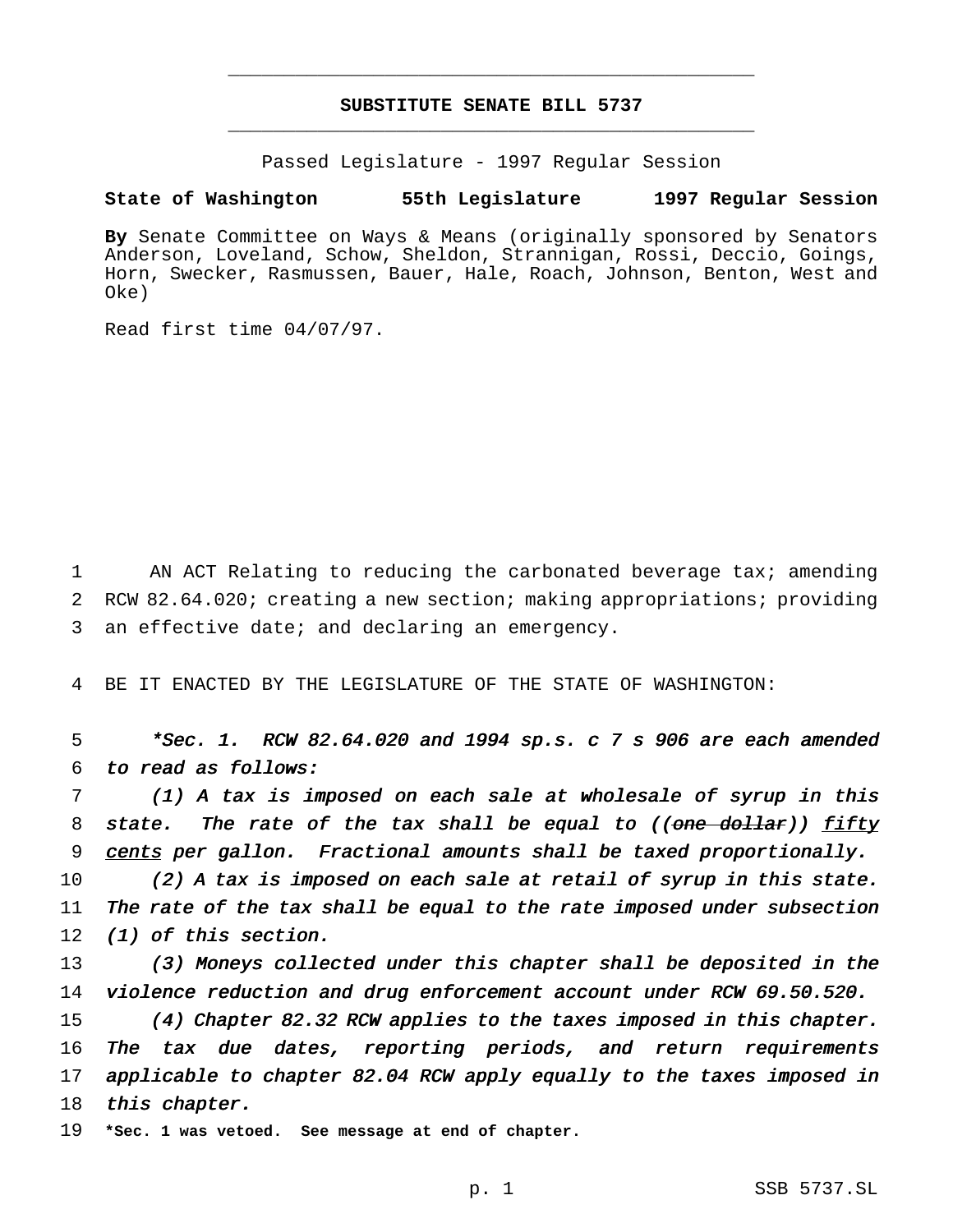NEW SECTION. **Sec. 2.** (1) The sum of three million five hundred seventy thousand dollars, or as much thereof as may be necessary, is appropriated for the fiscal year ending June 30, 1998, from the general fund to the violence reduction and drug enforcement account for the purposes of RCW 69.50.520.

 (2) The sum of four million one hundred sixty thousand dollars, or as much thereof as may be necessary, is appropriated for the fiscal year ending June 30, 1999, from the general fund to the violence reduction and drug enforcement account for the purposes of RCW 69.50.520.

11 \*NEW SECTION. Sec. 3. This act does not affect any existing right acquired or liability or obligation incurred under the section amended in this act or under any rule or order adopted under that section, nor does it affect any proceeding instituted under that section. **\*Sec. 3 was vetoed. See message at end of chapter.**

 NEW SECTION. **Sec. 4.** This act is necessary for the immediate preservation of the public peace, health, or safety, or support of the state government and its existing public institutions, and takes effect July 1, 1997.

> Passed the Senate April 15, 1997. Passed the House April 18, 1997. Approved by the Governor May 9, 1997, with the exception of certain items that were vetoed. Filed in Office of Secretary of State May 9, 1997.

Note: Governor's explanation of partial veto is as follows:

 "I am returning herewith, without my approval as to sections 1 and 3, Substitute Senate Bill No. 5737 entitled:

"AN ACT Relating to reducing the carbonated beverage tax;"

 Section 1 of Substitute Senate Bill No. 5737 would have reduced the carbonated beverage syrup tax from one dollar per gallon to fifty cents per gallon. The funding reduction this would create in the Violence Reduction and Drug Education (VRDE) account would have been replaced by a General-Fund-State appropriation during the 1997-99 Biennium.

 Section 1 would reduce the state's revenues by \$7.7 million in the 1997-99 biennium. In light of the other very substantial tax cuts that I have already signed into law, it is clear that the state cannot afford section 1 of SSB 5737.

 Section 3 of SSB 5737 applies only to section 1, and is therefore rendered unnecessary by the veto of section 1.